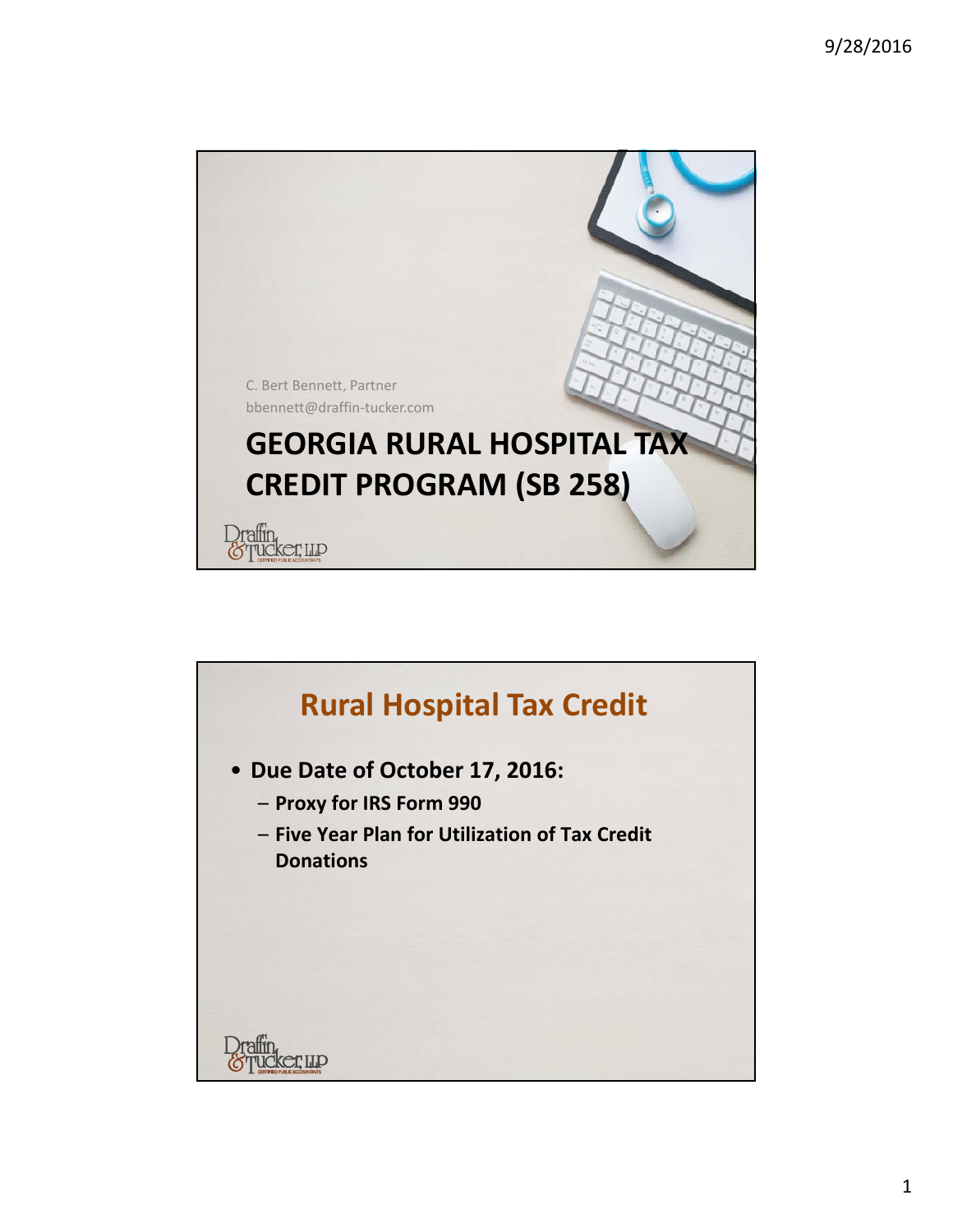

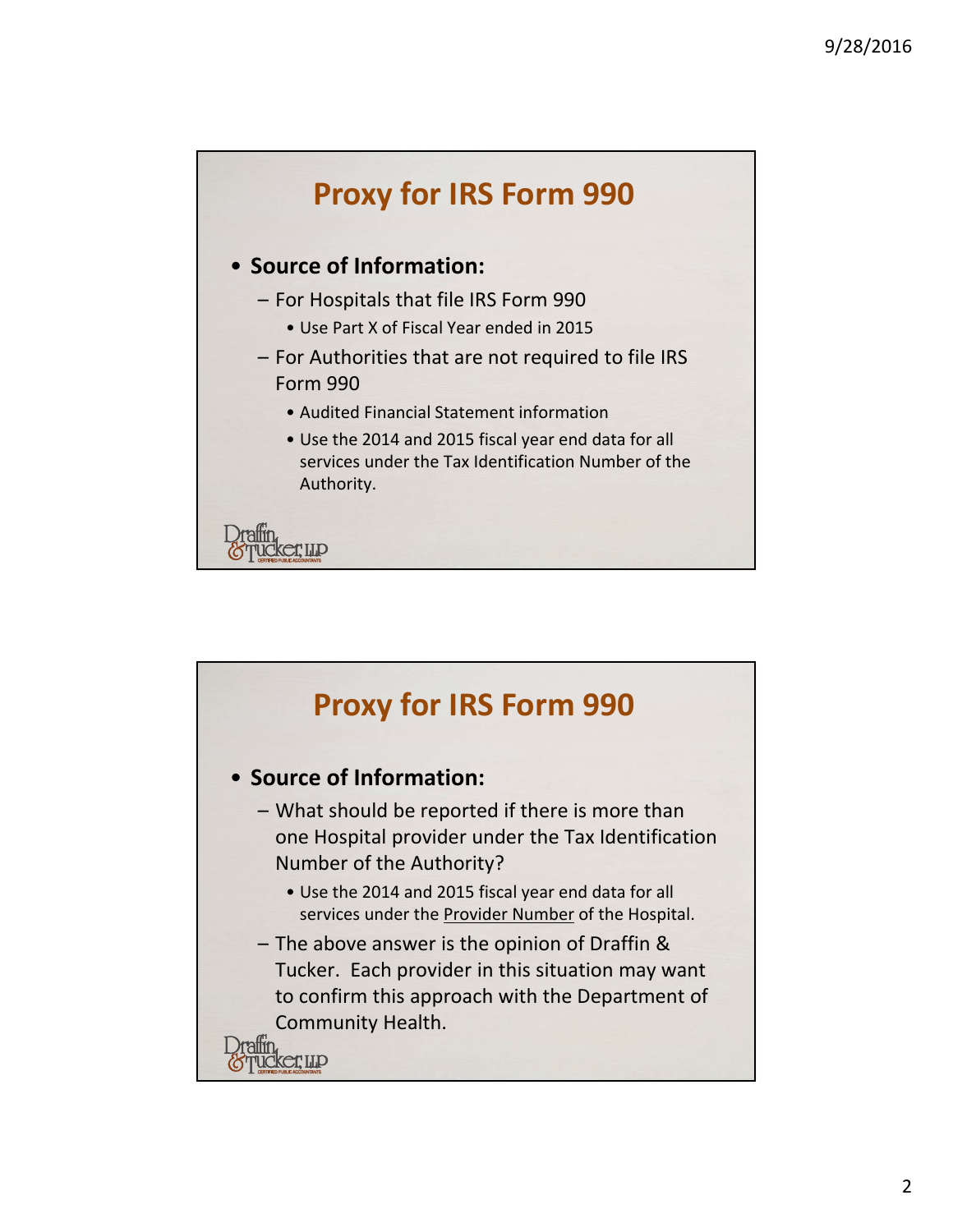

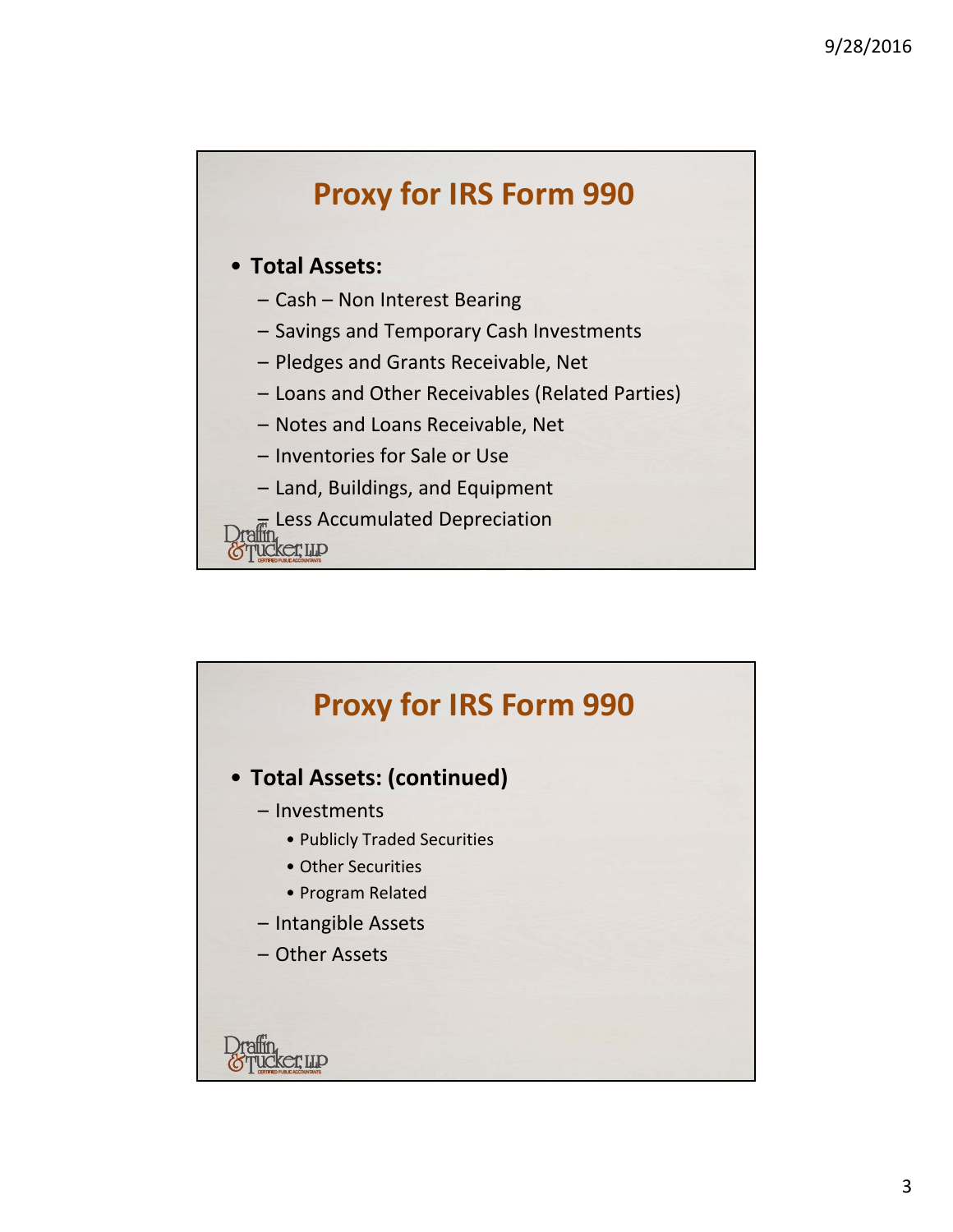

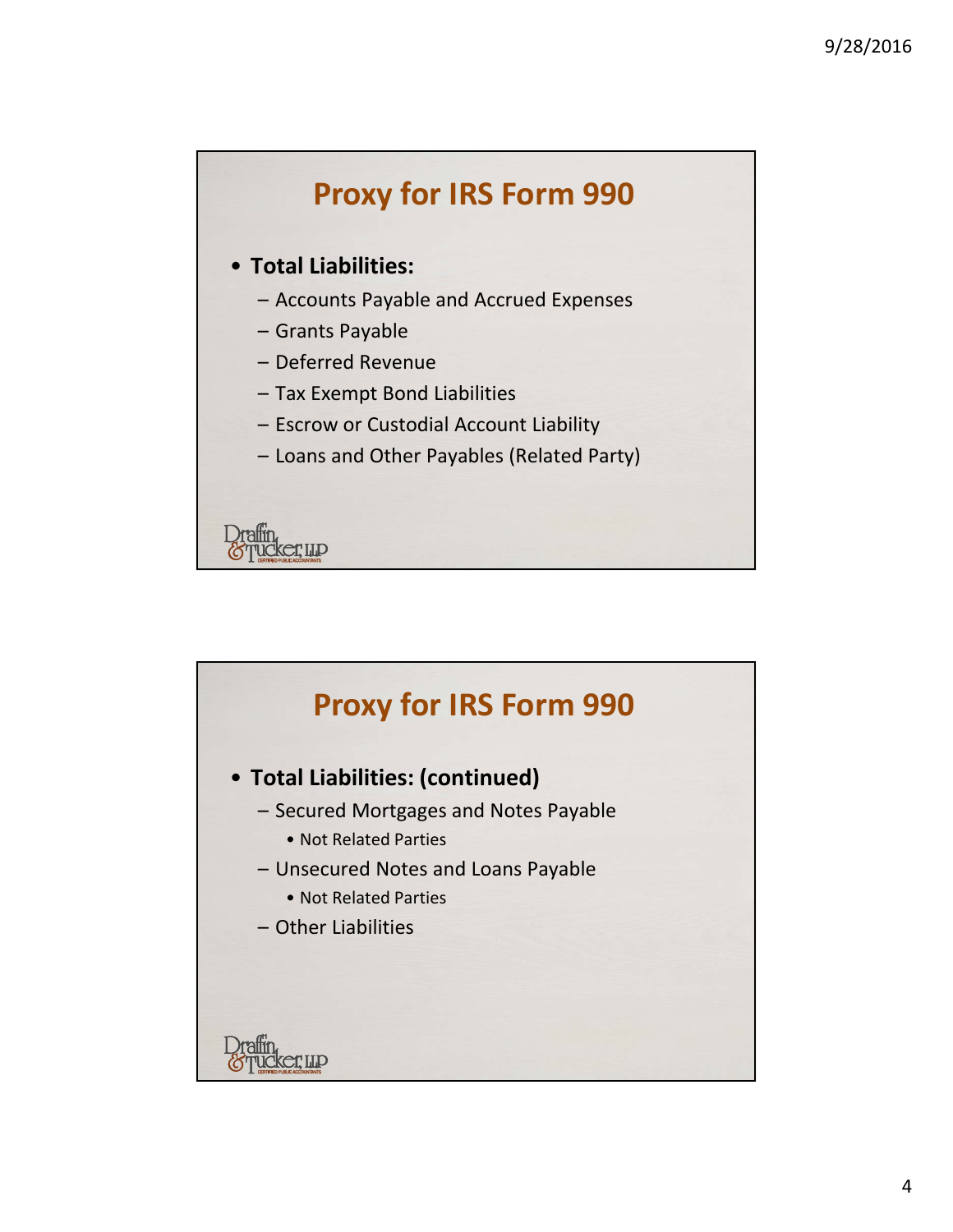

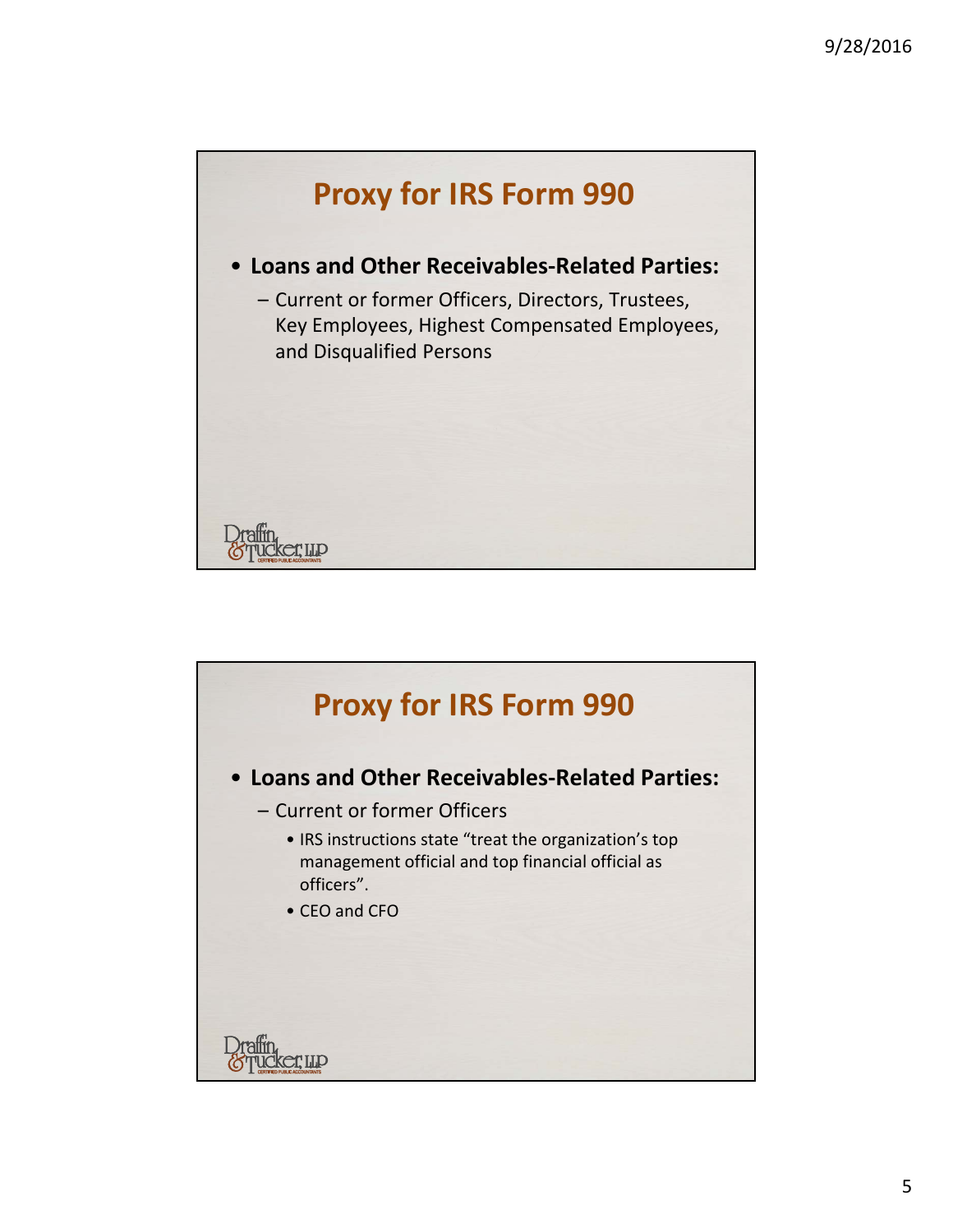![](_page_5_Figure_1.jpeg)

![](_page_5_Figure_2.jpeg)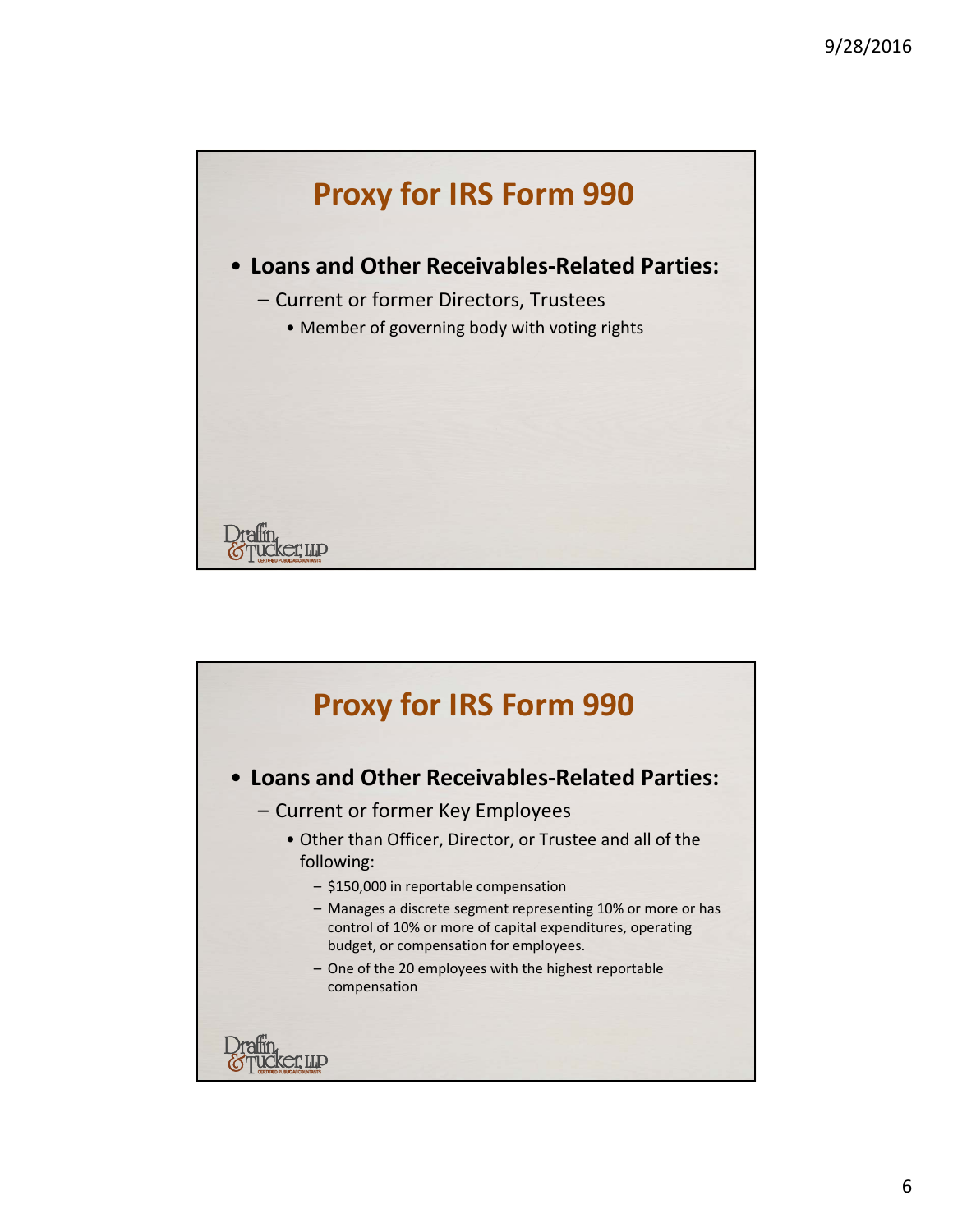![](_page_6_Figure_1.jpeg)

![](_page_6_Figure_2.jpeg)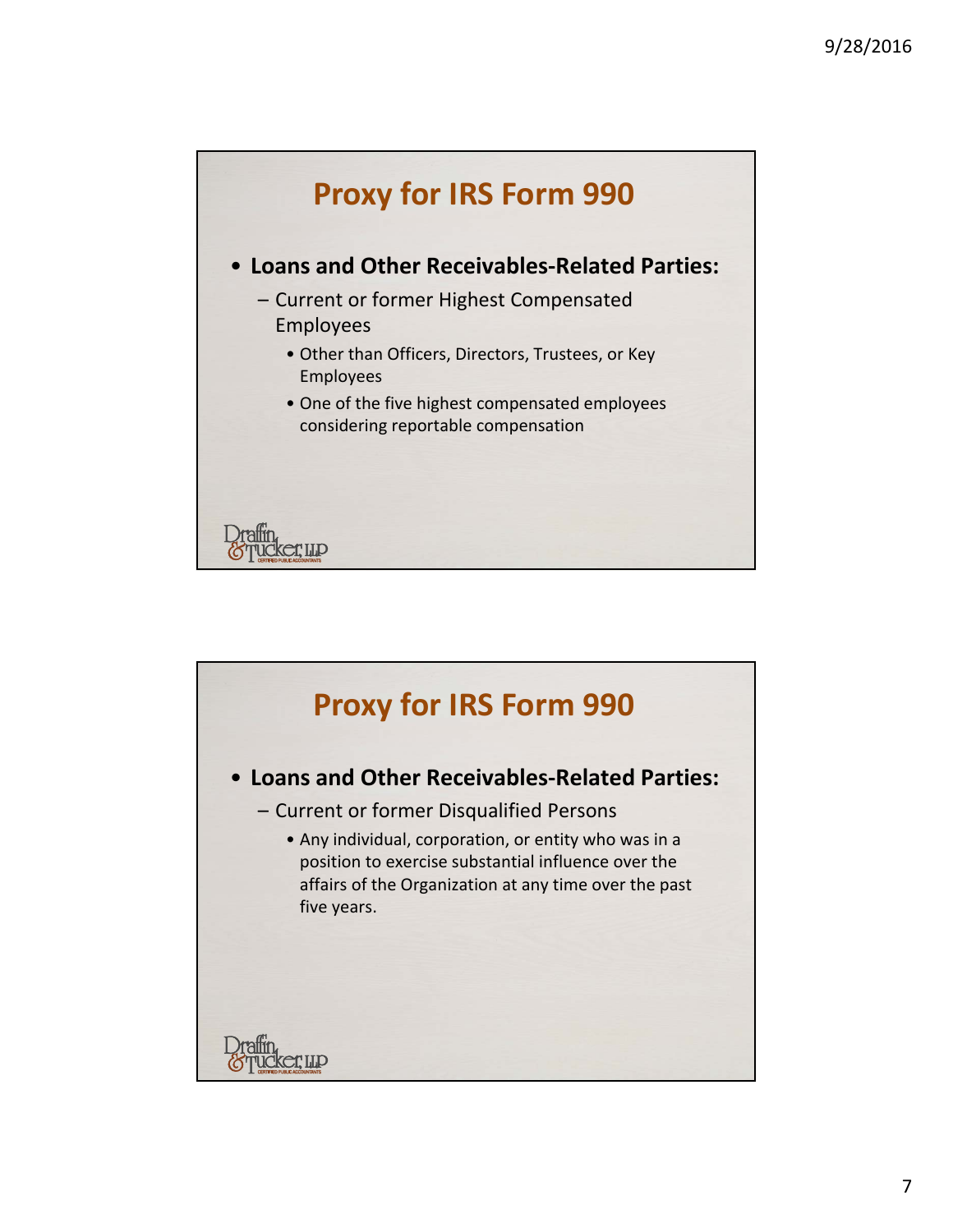![](_page_7_Figure_1.jpeg)

![](_page_7_Figure_2.jpeg)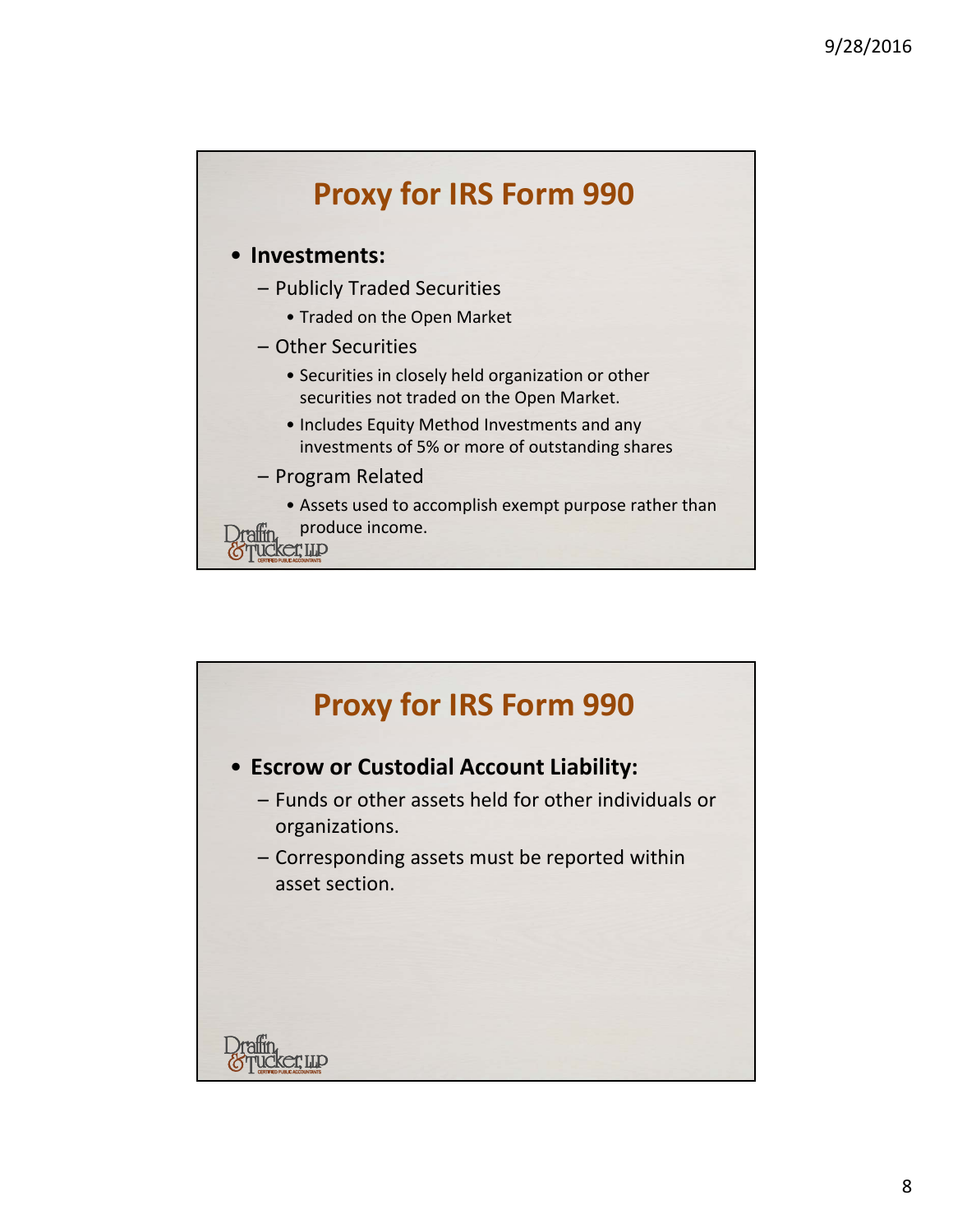![](_page_8_Figure_1.jpeg)

![](_page_8_Figure_2.jpeg)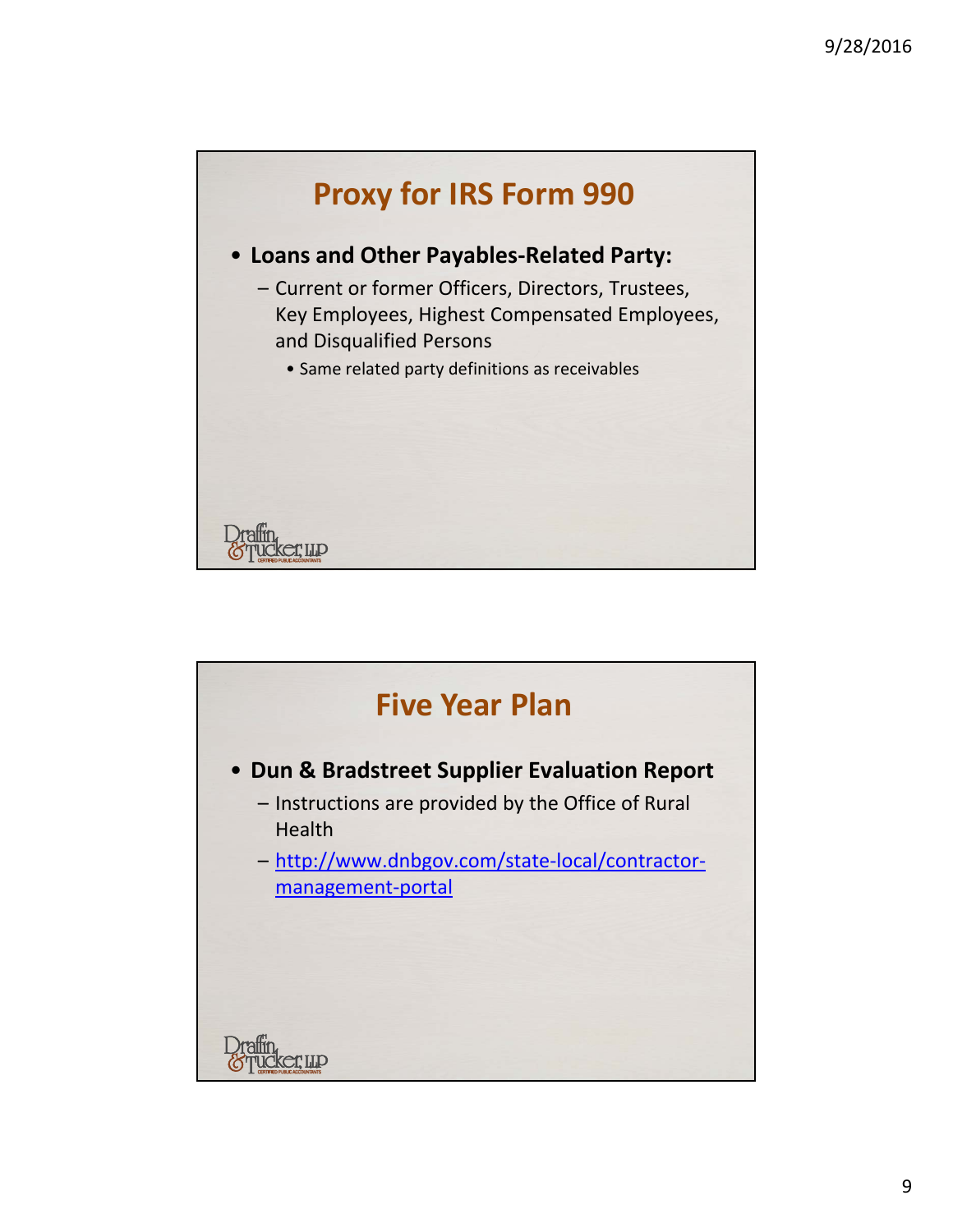![](_page_9_Figure_1.jpeg)

![](_page_9_Figure_2.jpeg)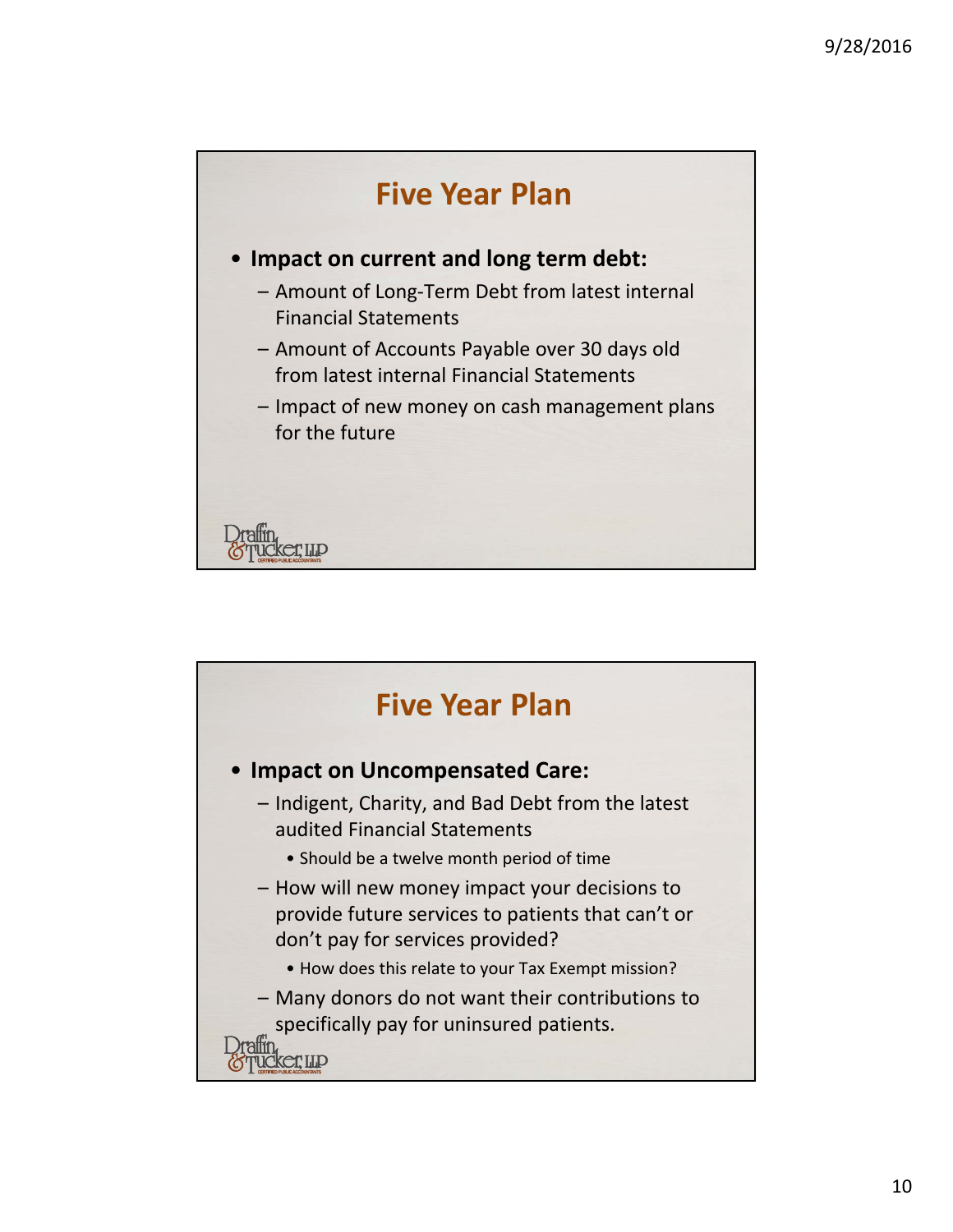![](_page_10_Figure_1.jpeg)

![](_page_10_Picture_2.jpeg)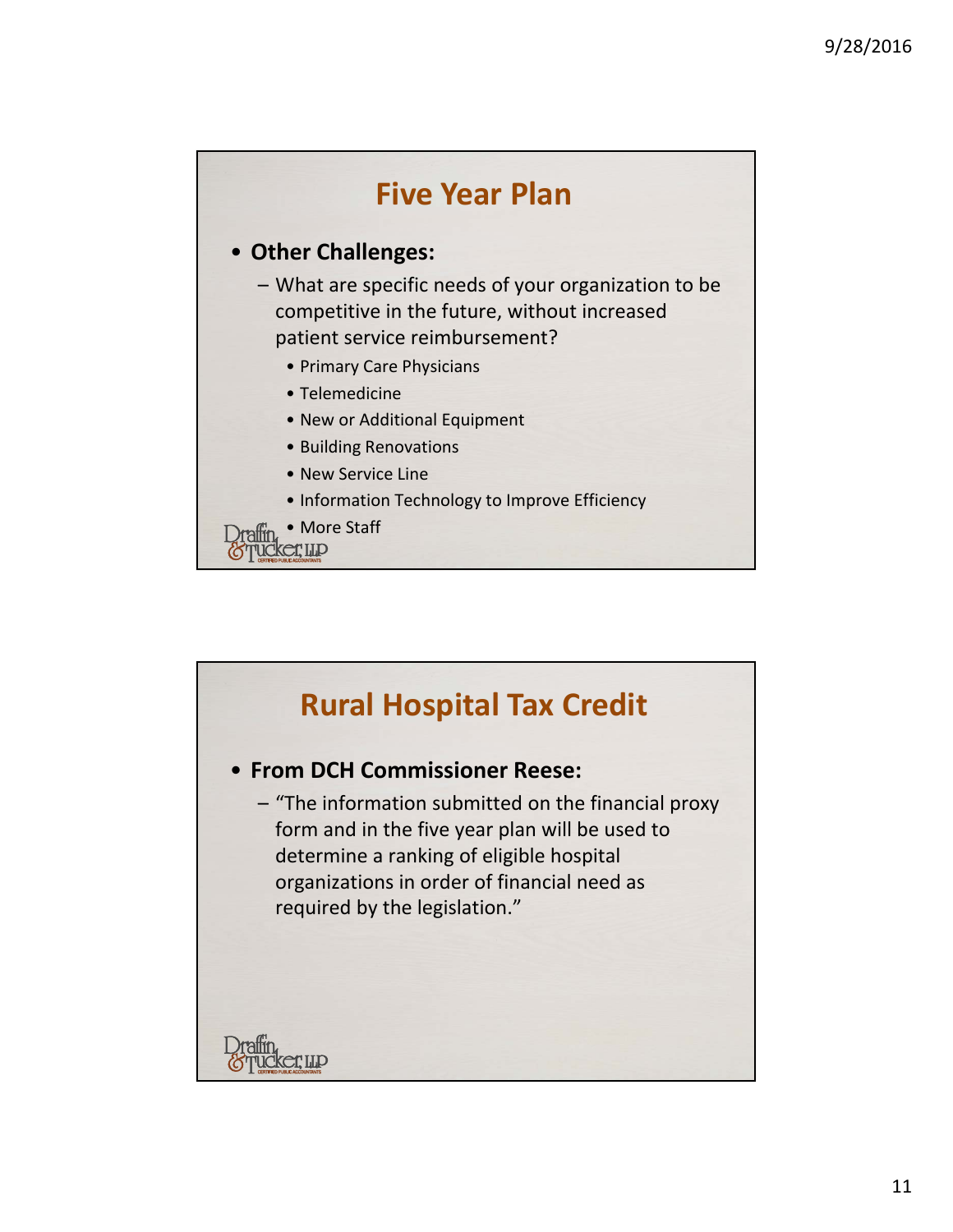## **Rural Hospital Tax Credit** • **Ranking of Eligible Hospitals:** – If any individual hospital reaches their annual limit of contributions and subsequently a donor applies for preapproval to contribution to this hospital, then this preapproval will be denied and DCH must provide the ranking of remaining eligible hospitals to the donor. The donor can reapply for their donation to be contributed to another hospital of the **donor's** choice.  $C$

![](_page_11_Figure_2.jpeg)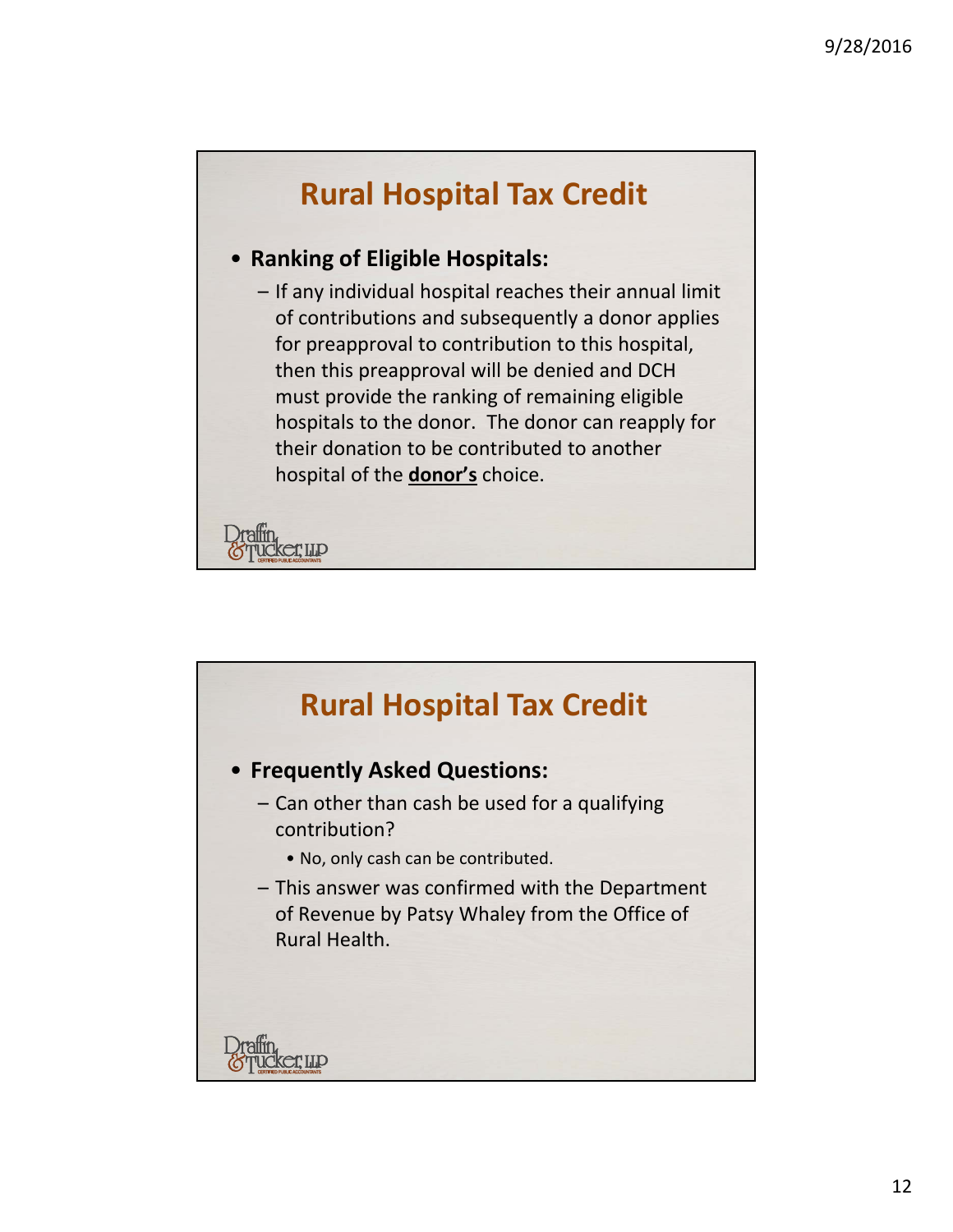![](_page_12_Figure_1.jpeg)

![](_page_12_Figure_2.jpeg)